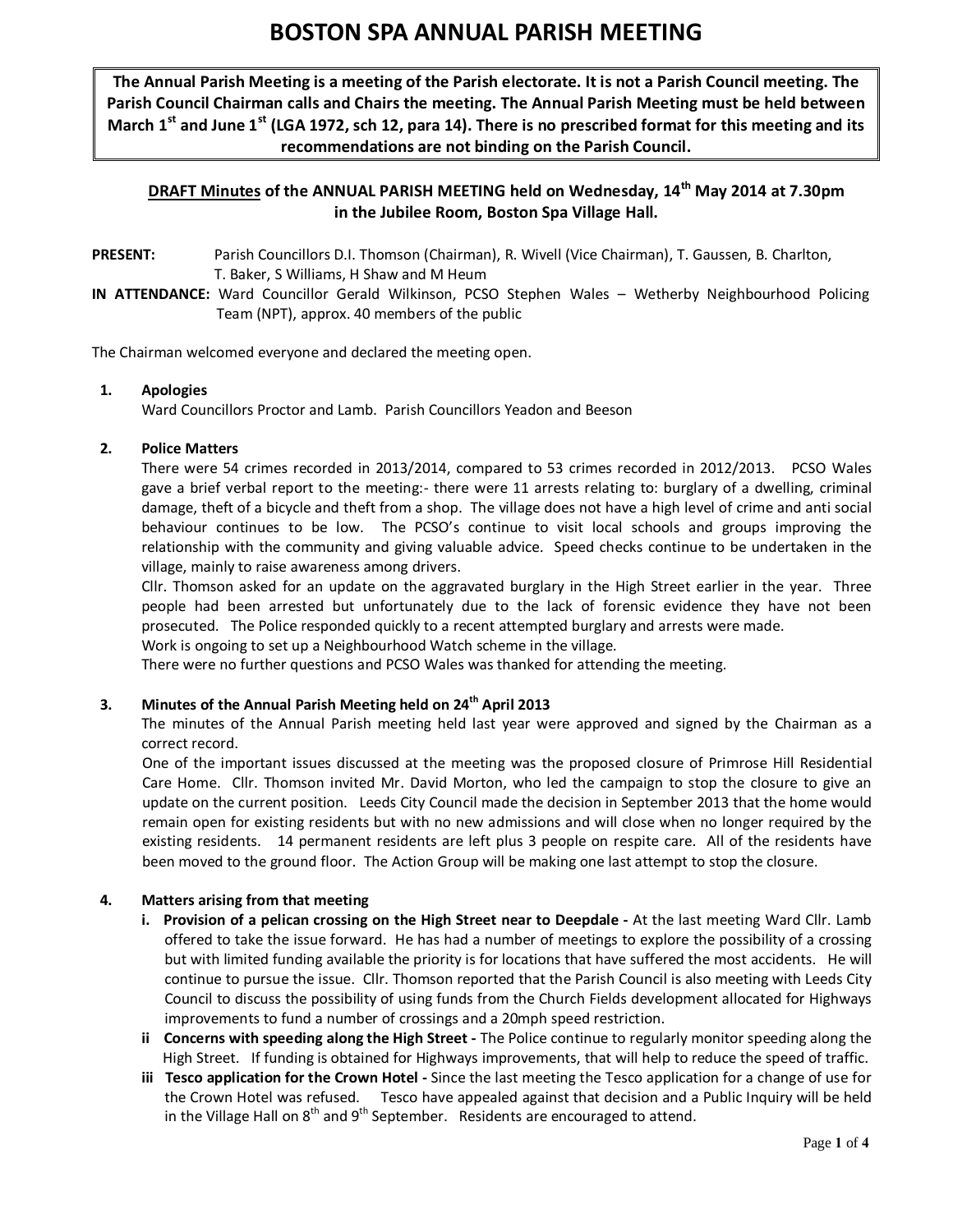**5. Neighbourhood Plan -** Geoff Shaw, Chairman of the Boston Spa Neighbourhood Plan Group presented an overview of the work to date.

The last year has been spent gathering information and engagement with the public. A series of events were held throughout the village to raise the awareness of the Neighbourhood Plan and to encourage people to contribute their ideas. A questionnaire was delivered to every house in the village and 40% of residents responded. In July 2013 there were the exhibitions where the results of the questionnaire were presented and further consultation took place. The Neighbourhood Plan Group has been on a learning curve, collecting detailed evidence to support the plan which will be examined by an Independent Inspector.

Topic Groups with 4-7 members were formed:

Housing and Development - research shows the village has around 4,100 people but 1,900 homes. Many of the homes are underutilised, the population is aging and not moving, this is putting pressure on housing needs for the future.

Environment and Energy – there are not enough green spaces, and new developments need to be energy efficient, and schemes that reduce energy should be encouraged.

Business and Employment – proposals that support the vibrancy of the village will need to be encouraged.

Community and Wellbeing – this is about the softer issues that support social interaction between people such as improved access to open spaces and improving sport and leisure facilities within the village.

Heritage – it is important to maintain and enhance the historic environment.

Traffic and Getting About – looking at improving access to cycle ways, footpaths, and delivering better public transport services.

Communications – a small team develops and co-ordinates the various communications and events to promote the Neighbourhood Plan.

This year – the focus is on refining the vision and objectives, the Neighbourhood Plan will take the village through the next 20 years with 5 yearly reviews. The group has been assessing options to achieve the objectives. From this come policies and actions. The Policies will have legal teeth, they are more planning related, but also involve roads, transport, and other aspects identified by the Topic Groups. The community actions are the aspirations identified to make the village better and are discussed with the Parish Council. The policies have to be precise and will need to pass the scrutiny of an Independent Inspector. The Plan will need to be supported by residents, the Parish Council, and Leeds City Council. Consultation is ongoing and public exhibitions of the objectives and policies for the Plan will be held in the Village Hall on  $11<sup>th</sup>/12<sup>th</sup>$  July followed by a public meeting on the evening of 16th July. This will be an opportunity for everyone to have a say before the plan is written.

The programme will be for consultations to be completed by the end of July, the policies will be finalised and the plan will be produced followed by a 6 week pre-submission consultation before submission to the Local Planning Authority in spring 2015, followed by the Independent Examination and a village Referendum in mid to late summer 2015.

The Neighbourhood Plan Group will be writing the plan themselves, and it will be scrutinised by experts before submission.

The Plan has to be in accord with the Leeds Core Strategy which is likely to be ratified at the end of this year. The decision on the Leeds Site Allocations may not be finalised until 2015 and there remain concerns with the number of houses that may have to be built in Boston Spa to contribute to the target of 5,000 new homes in the North East quadrant of Leeds.

It is important to encourage people to come to the July events so that they can contribute to the proposed policies and objectives that will form the Neighbourhood Plan.

A question was asked that if the plan has no legal teeth until it has been approved by the Inspector, it will mean developers will push to develop sites that will not be in the spirit of the proposed Neighbourhood Plan. Developers are trying to get ahead of the Leeds Core Strategy being implemented and the outcome of an appeal in Farsley which challenges whether Leeds CC has a 5 year supply of new homes is awaited. Miller Homes and Barratts are waiting for the outcome as it will influence their intent to develop sites within the village. As evidenced by the development at Church Fields there is a conflict of profit motive and therefore a shortage of affordable homes, leading to a skewed housing stock.

There are about 12 approved Neighbourhood Plans in the country; nearly all are in the South East. Boston Spa is one of the most advanced in Leeds.

The recently introduced Welcome Pack for people new to the village was one idea to come out of the Neighbourhood Plan Group. The Parish Council has developed the pack and Councillors have delivered 40 up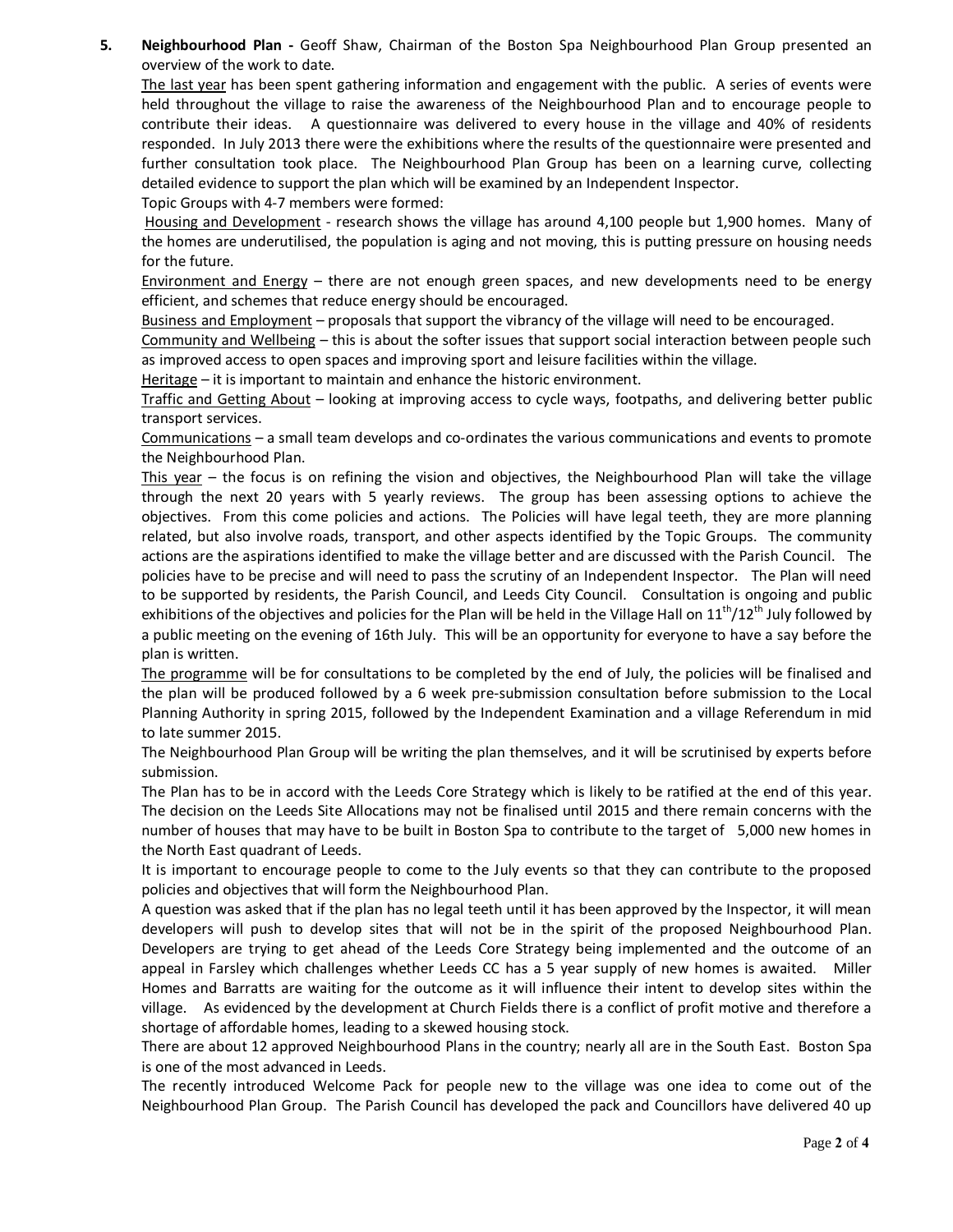to now, and they are well received by new residents.

- **6. Feasibility Study for a Hydro Power Scheme** Councillor Susan Williams is leading a working group to consider the feasibility of a hydro power scheme on the river. 65% of people who responded to the Neighbourhood Plan questionnaire supported the idea of a hydro scheme. The Parish Council was successful in applying for a government grant to enable the appointment of a consultant to conduct a feasibility study to establish if a hydro power scheme is viable. The results of the study will be available in July. The study issues are:
	- · Is it financially viable can you generate money to cover costs and make a profit?
	- Is it technically possible the weir is not very high so it has limitations?
	- · Is it socially acceptable the river walk is recognised as village asset so there is an environmental impact?

The discussions so far show the scheme is reasonably financially sound. The consultant has looked at the average flows over 50 years and a 100kw turbine could generate an average income of £100,000 a year with £1,000,000 investment. A minimum 12 year payback is likely, plus maintenance. The Feed in Tariff is guaranteed for 20 years, plus the electricity generated. It would be necessary to borrow funds and a robust financial model will be produced.

The Consultants are working on the technical assessment – the height of the weir limits the turbine choice to either an Archimedean screw which is visible or a Kaplan (pit type) which would be below ground. Both require a watertight building.

There are 3 potential sites  $- (1)$  the Thorp Arch side of the fish pass, however, the Archimedean would not be well received. (2) the Boston Spa side of the fish pass, just beyond Mill House. There is only room for a 30kw turbine unless a larger turbine is placed into the Mill House area which is seen as being of historical interest. (3) the riverbank itself, which may be costly and visually unacceptable.

A question was asked - which turbine is the most efficient? At this stage it is not known. Once the size and type of turbine is known residents on both sides of the river, anglers, Thorp Arch Parish Council and the Archaeology and Heritage Group will be consulted. Full consultation will take place at the Neighbourhood Plan exhibitions on the 11<sup>th</sup> and 12<sup>th</sup> July at the Village Hall when diagrams and drawings of the proposed scheme will be on display and the Consultants will be available to answer any questions. Following the public consultation the proposals will be presented to the Planning Department and the Environment Agency to identify whether there are any 'show stoppers' and whether any further environmental studies are required.

The Feasibility Study identifies and assesses risk. The next stage involves planning, obtaining licences and the detailed design. Funds would need to be raised, around £120,000 through a grant for the planning stage and construction costs of around £800,000 raised through ethical loans or a community share offer. A similar scheme in Oxford raised nearly £500,000 in 4 weeks.

A hydro power scheme is environmentally friendly and a 100kw turbine would provide electricity for around 100 homes.

It is important to encourage people to come to the July exhibitions to see the detail of the proposed scheme and to take the opportunity of raising questions with the consultants.

- **7. Identifying potential sites for benches in the village -** Councillors Wivell and Gaussen are reviewing the number and location of benches in the village, and wish to give people the opportunity to propose potential new locations. Benches are used to rest, to meet and talk, and where there is a view to be admired. There is the opportunity to put more rustic benches at view points along the riverside. There is also scope for benches on the open space at the Church Fields development. Proposed locations would need to be agreed with land owners. People are encouraged to feed any suggestions through to the Parish Council.
- **8. Chairman's Report -** The Chairman's report was published in the Annual Parish Council Newsletter which was delivered to all households in the parish. Councillor Thomson advised that there are now 3 new Councillors. There were no questions or comments.
- **9. Financial Statement -** A provisional statement had been prepared and distributed to the meeting. The Parish Council has increased the precept to £35,500. There were no questions.

#### **10. To invite Boston Spa residents to raise any matters of interest.**

i. Reverend Peter Bristow from St Mary's Church said the new car park between St Mary's and the Church Fields development is working well. However, there are problems when there is a large event at the Church, with people blocking the extended entrance. The church is considering using marshals to control